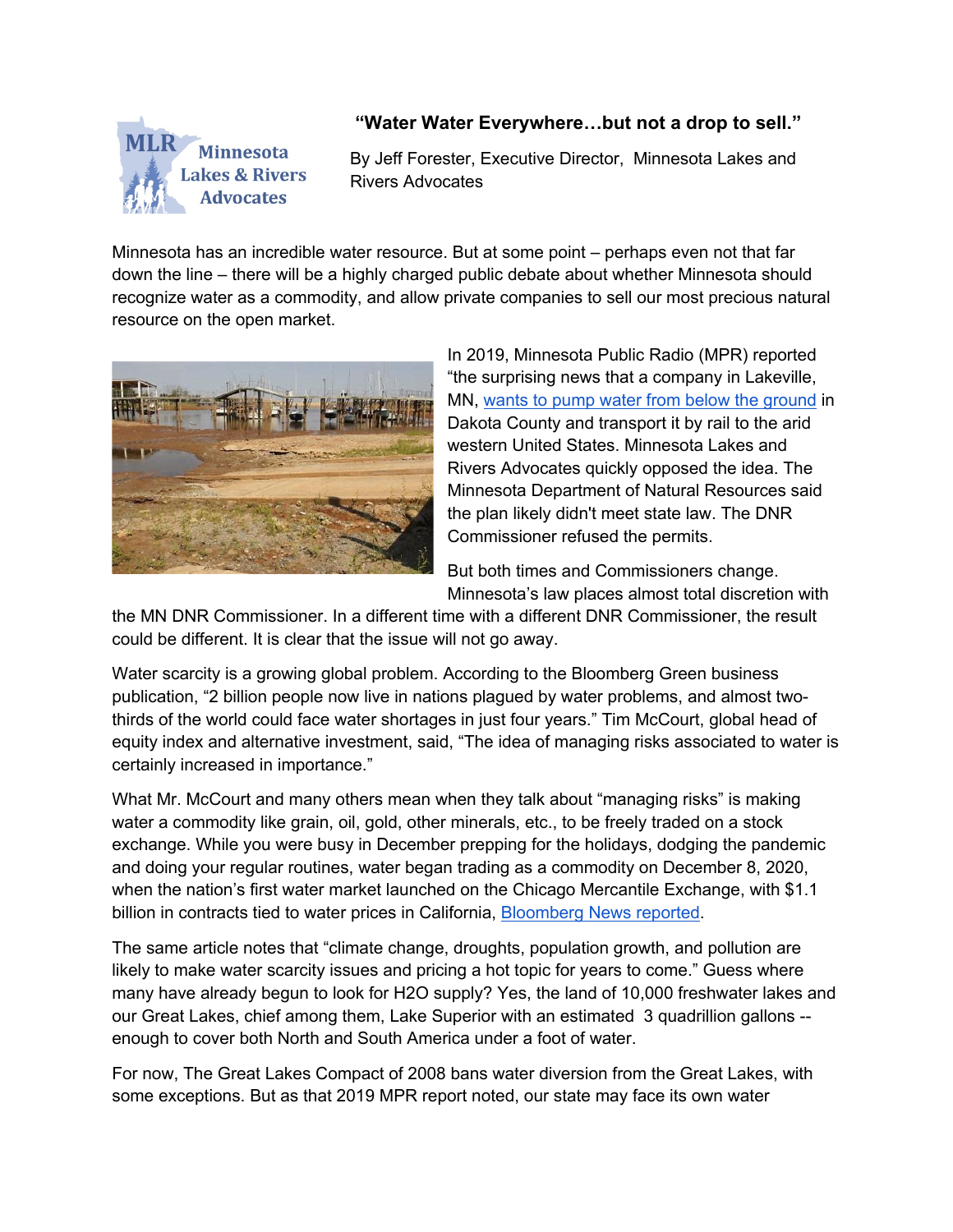shortages: "Minnesota is starting to come to grips with the fact that it does not have an endless supply of water. There's growing concern in certain parts of the state — including the Twin Cities metro area and farmland in central and southern Minnesota — and that development and irrigation of farm fields are depleting groundwater sources too quickly."

But even more deeply is the question of water as a human right and public good versus a commodity to be sold and traded. The Magna Carta, the Great Charter of Freedom, written in 1215 governments have upheld the rights of the citizen to access water. In 2010, the UN General Assembly adopted a resolution affirming the human right to clean drinking water. One hundred and twenty two nations voted in favor. None voted against, but forty-four nations, including the United States, abstained, suggesting that a right to water was unclear, unnecessary or premature given existing rights and other ongoing negotiations.

So is water a human right or a commodity?

"The problem is that it's both," said Peter Gleick of the Pacific Institute in Berkeley. Everyone has a right to safe, clean water, he said, but because of government failures, 1.1 billion people lack access to it," reported the Los Angeles Times in 2012. "A new trend is clear. Both Suez and Vivendi [big French companies that supply water to urban areas in the first and third worlds] expect double-digit annual growth in their water business, and each already has contracts that total more than \$10 billion a year. Puerto Rico just hired Suez to distribute its water."

Meanwhile, back on the new water stock exchange, "the market allows farmers, hedge funds, and municipalities to hedge bets on the future price of water and water availability in the American West. The new trading scheme was announced in September, prompted by the region's climate change impacts of increased heat, drought, and wildfires.

Proponents say the new exchange "will clear up some of the uncertainty around water prices for farmers and municipalities, helping them budget for the resource," according to the Yale Environment 360. The other side is that treating water as a commodity puts a basic human right in the hands of financial institutions, stock market traders and businesses that have no obligation or capacity to protect the public trust.

Minnesota is the headwaters of three continental-sized watersheds. At Minnesota Lakes and Rivers Advocates, we believe we bear a responsibility to the people downstream. But Minnesota also has falling aquifers. Fifty-six percent of Minnesota's lakes and rivers are listed by the Minnesota Pollution Control Agency as impaired. Water is a public good, and not a commodity to be traded or sold. We do not support exporting Minnesota's water out of state through a pipeline, tanker truck, ship or rail car.

The issue is bound to become more focused and controversial as water becomes less available and climate continues to exacerbate water issues. You know the issue has arrived when even Stephen Colbert recently tackled the subject in one of his funny-but-serious "Uh-Oh" TV segments!

And then there's water's potential connection to pipelines. When water becomes more valuable than oil, will those pipelines pump the other direction?